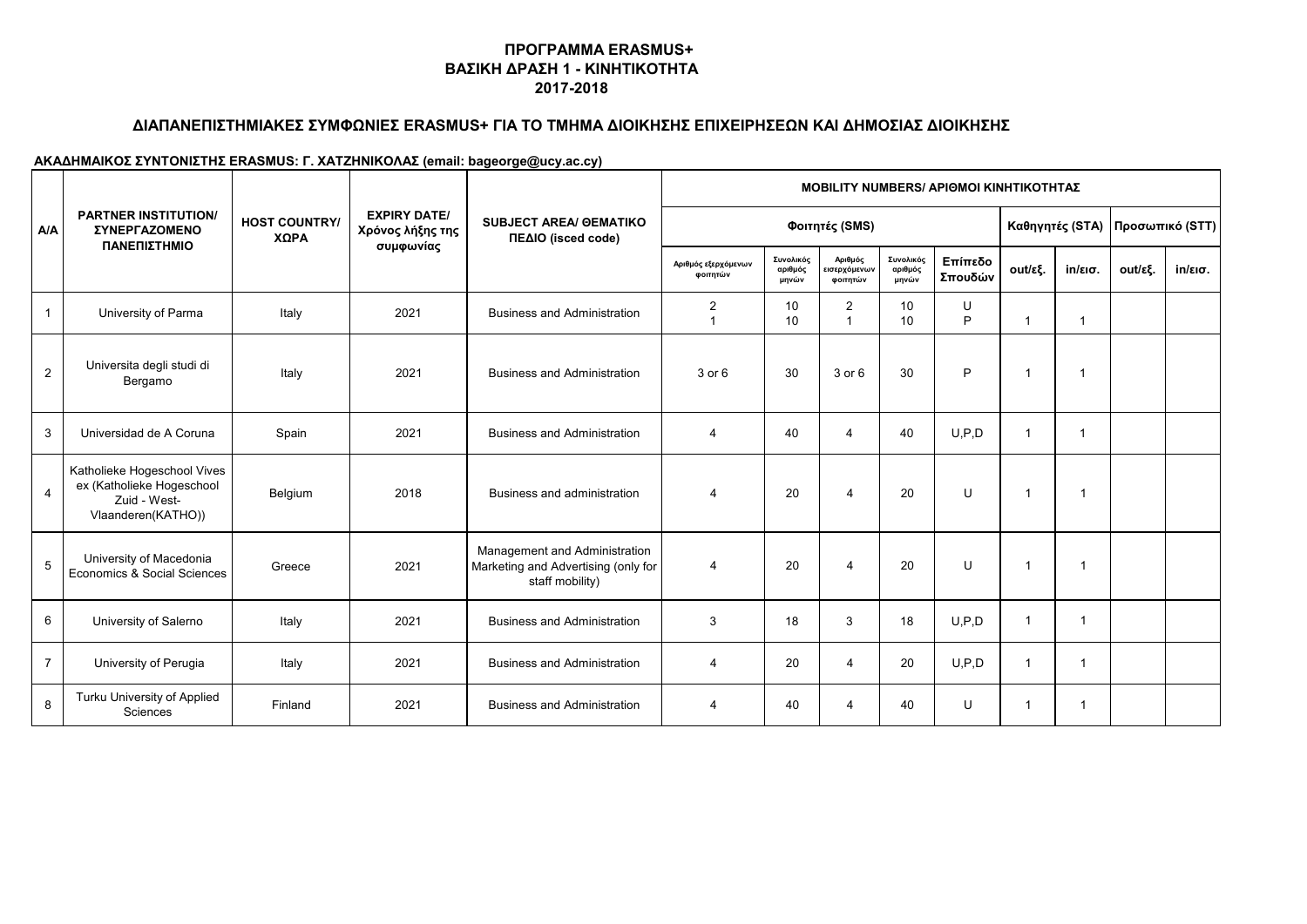# **ΔΙΑΠΑΝΕΠΙΣΤΗΜΙΑΚΕΣ ΣΥΜΦΩΝΙΕΣ ERASMUS+ ΓΙΑ ΤΟ ΤΜΗΜΑ ΔΙΟΙΚΗΣΗΣ ΕΠΙΧΕΙΡΗΣΕΩΝ ΚΑΙ ΔΗΜΟΣΙΑΣ ΔΙΟΙΚΗΣΗΣ**

|            | <b>PARTNER INSTITUTION/</b><br><b><i>ΣΥΝΕΡΓΑΖΟΜΕΝΟ</i></b><br>ΠΑΝΕΠΙΣΤΗΜΙΟ | <b>HOST COUNTRY/</b><br>ΧΩΡΑ |                                                      | <b>SUBJECT AREA/ OEMATIKO</b><br>ΠΕΔΙΟ (isced code)                           | <b>MOBILITY NUMBERS/ APIOMOI KINHTIKOTHTAZ</b> |                               |                                     |                               |                    |             |                   |                                   |                   |  |
|------------|----------------------------------------------------------------------------|------------------------------|------------------------------------------------------|-------------------------------------------------------------------------------|------------------------------------------------|-------------------------------|-------------------------------------|-------------------------------|--------------------|-------------|-------------------|-----------------------------------|-------------------|--|
| <b>A/A</b> |                                                                            |                              | <b>EXPIRY DATE/</b><br>Χρόνος λήξης της<br>συμφωνίας |                                                                               |                                                |                               | Φοιτητές (SMS)                      |                               |                    |             |                   | Καθηγητές (STA)   Προσωπικό (STT) |                   |  |
|            |                                                                            |                              |                                                      |                                                                               | Αριθμός εξερχόμενων<br>φοιτητών                | Συνολικός<br>αριθμός<br>μηνών | Αριθμός<br>εισερχόμενων<br>φοιτητών | Συνολικός<br>αριθμός<br>μηνών | Επίπεδο<br>Σπουδών | out/εξ.     | $in/\epsilon$ ισ. | out/εξ.                           | $in/\epsilon$ ισ. |  |
| 9          | Fachhochschule Worms                                                       | Germany                      | 2021                                                 | <b>Business Administration</b>                                                | 3                                              | 30                            | 3                                   | 30                            | U.P                | -1          | $\mathbf 1$       |                                   |                   |  |
| 10         | Uniwersytet Warminsko-<br>Mazurski W Olsztynie                             | Poland                       | 2021                                                 | <b>Business Administration</b>                                                | $\overline{4}$                                 | 20                            | $\overline{4}$                      | 20                            | U<br>P             | $\mathbf 1$ | $\mathbf 1$       |                                   |                   |  |
| 11         | Universidad Carlos III de<br>Madrid                                        | Spain                        | 2021                                                 | <b>Business and Administration</b>                                            | $\overline{2}$                                 | 10                            | $\overline{2}$                      | 10                            | U                  | -1          | 1                 |                                   |                   |  |
| 12         | Radboud Universiteit<br>Nijmegen                                           | <b>Netherlands</b>           | 2021                                                 | <b>Business and Administration</b>                                            | 4                                              | 24                            | $\overline{a}$                      | 24                            | U.P                | -1          | $\mathbf 1$       |                                   |                   |  |
|            | Athens University of<br><b>Economics and Business</b>                      | Greece                       |                                                      | Management and<br>Administration(dpt of business<br>administration)           | $\overline{2}$                                 | 18                            | $\overline{2}$                      | 18                            | U                  | $\mathbf 1$ | $\mathbf 1$       |                                   |                   |  |
| 13         |                                                                            |                              | 2021                                                 | Management and<br>Administration(dpt of management<br>science and technology) | $\overline{4}$                                 | 36                            | $\overline{4}$                      | 36                            | U                  |             |                   |                                   |                   |  |
|            |                                                                            |                              |                                                      | Marketing and advertising(dpt of<br>marketing and communication)              | $\overline{c}$<br>$\overline{2}$               | 18<br>8                       | $\overline{2}$<br>$\overline{2}$    | 18<br>8                       | U<br>P             |             |                   |                                   |                   |  |
| 14         | Katholieke Hogeschool<br>Leuven                                            | Belgium                      | 2021                                                 | Business and administration                                                   | 4                                              | 36                            | $\overline{4}$                      | 36                            | U                  | $\mathbf 1$ | $\mathbf 1$       |                                   |                   |  |
| 15         | University of Hradec Kralove                                               | <b>Czech Republic</b>        | 2021                                                 | <b>Business and Administration</b>                                            | $\overline{2}$                                 | 12                            | $\overline{2}$                      | 12                            | U.P                | -1          | 1                 |                                   |                   |  |
| 16         | University of Pireaus                                                      | Greece                       | 2021                                                 | <b>Business and Administration</b>                                            | 2                                              | 12                            | 2                                   | 12                            | U                  | $\mathbf 1$ | 1                 |                                   |                   |  |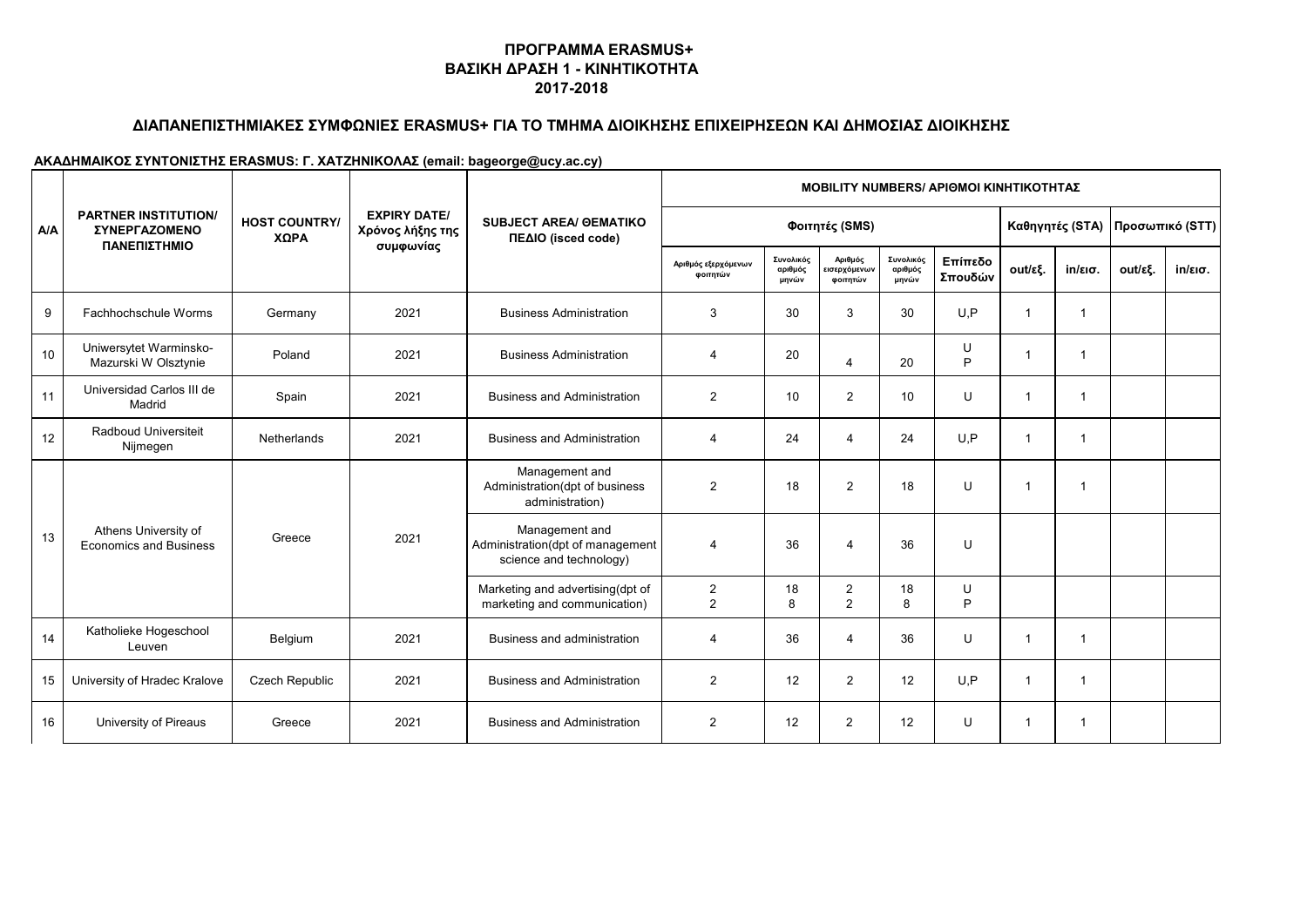# **ΔΙΑΠΑΝΕΠΙΣΤΗΜΙΑΚΕΣ ΣΥΜΦΩΝΙΕΣ ERASMUS+ ΓΙΑ ΤΟ ΤΜΗΜΑ ΔΙΟΙΚΗΣΗΣ ΕΠΙΧΕΙΡΗΣΕΩΝ ΚΑΙ ΔΗΜΟΣΙΑΣ ΔΙΟΙΚΗΣΗΣ**

|            | <b>PARTNER INSTITUTION/</b><br><b>ΣΥΝΕΡΓΑΖΟΜΕΝΟ</b><br>ΠΑΝΕΠΙΣΤΗΜΙΟ   | <b>HOST COUNTRY/</b><br>ΧΩΡΑ |                                                      | <b>SUBJECT AREA/ OEMATIKO</b><br>ΠΕΔΙΟ (isced code) | <b>ΜΟΒΙLIΤΥ NUMBERS/ ΑΡΙΘΜΟΙ ΚΙΝΗΤΙΚΟΤΗΤΑΣ</b> |                               |                                     |                               |                    |                         |                         |                                   |                   |  |  |
|------------|-----------------------------------------------------------------------|------------------------------|------------------------------------------------------|-----------------------------------------------------|------------------------------------------------|-------------------------------|-------------------------------------|-------------------------------|--------------------|-------------------------|-------------------------|-----------------------------------|-------------------|--|--|
| <b>A/A</b> |                                                                       |                              | <b>EXPIRY DATE/</b><br>Χρόνος λήξης της<br>συμφωνίας |                                                     |                                                |                               | Φοιτητές (SMS)                      |                               |                    |                         |                         | Καθηγητές (STA)   Προσωπικό (STT) |                   |  |  |
|            |                                                                       |                              |                                                      |                                                     | Αριθμός εξερχόμενων<br>φοιτητών                | Συνολικός<br>αριθμός<br>μηνών | Αριθμός<br>εισερχόμενων<br>φοιτητών | Συνολικός<br>αριθμός<br>μηνών | Επίπεδο<br>Σπουδών | out/εξ.                 | $in/\epsilon$ ισ.       | out/εξ.                           | $in/\epsilon$ ισ. |  |  |
| 17         | <b>ISC PARIS - School of</b><br>Management                            | France                       | 2021                                                 | <b>Business Administration</b>                      | $\overline{4}$                                 | 20                            | $\overline{4}$                      | 20                            | U, P               | $\overline{\mathbf{1}}$ | $\overline{1}$          |                                   |                   |  |  |
| 18         | University of Wrocklaw                                                | Poland                       | 2021                                                 | <b>Business and Administration</b>                  | 4                                              | 36                            | $\overline{4}$                      | 36                            | U                  | $\overline{1}$          | $\mathbf{1}$            |                                   |                   |  |  |
| 19         | Hochschule Bremen                                                     | Germany                      | 2021                                                 | <b>Business Administration</b>                      | $\overline{2}$                                 | 10                            | $\overline{2}$                      | 10                            | U                  | $\overline{1}$          | $\mathbf{1}$            |                                   |                   |  |  |
| 20         | L' Universite de Franche -<br>Comte                                   | France                       | 2021                                                 | <b>Business Administration</b>                      | 4                                              | 36                            | 4                                   | 36                            | U, P               | $\overline{1}$          | -1                      |                                   |                   |  |  |
| 21         | Universitat Ulm                                                       | Germany                      | 2021                                                 | <b>Business administration</b>                      | 2                                              | 12                            | 2                                   | 10                            | U, P               | $\overline{1}$          | $\mathbf{1}$            |                                   |                   |  |  |
| 22         | Panteion University of Social<br>and Political Sciences               | Greece                       | 2021                                                 | <b>Business and Administration</b>                  | $\overline{2}$                                 | 20                            | 2                                   | 20                            | U                  | $\overline{1}$          | -1                      |                                   |                   |  |  |
| 23         | <b>FHS KUFSTEIN TIROL</b><br>UNIVERSITY OF APPLIED<br><b>SCIENCES</b> | Austria                      | 2021                                                 | <b>Business Administration</b>                      | $\overline{4}$                                 | 40                            | $\overline{4}$                      | 40                            | U                  | $\overline{1}$          | $\mathbf{1}$            |                                   |                   |  |  |
| 24         | BA School of Business and<br>Finance (Banku augstskola)               | Latvia*                      | 2021*                                                | Business and Administration*                        | 2<br>$\overline{1}$                            | 10<br>5                       | $\overline{2}$<br>$\overline{1}$    | 10<br>5                       | U<br>$P^*$         | $\overline{1}$          | $\mathbf{1}$            |                                   |                   |  |  |
| 25         | Karel de Grote Hogeschool                                             | Belgium                      | 2020                                                 | Business and administration                         | $\overline{2}$                                 | 20                            | $\overline{2}$                      | 20                            | U                  | $\overline{\mathbf{1}}$ | $\overline{\mathbf{1}}$ | $\mathbf 1$                       | $\mathbf{1}$      |  |  |
| 26         | Universitat Paderborn                                                 | Germany                      | 2021                                                 | <b>Business Administration</b>                      | 3                                              | 15                            | 3                                   | 15                            | U.P                | $\overline{1}$          | $\mathbf{1}$            |                                   |                   |  |  |
| 27         | <b>Hochschule Trier</b>                                               | Germany                      | 2021                                                 | <b>Business and Administraion</b>                   | 5                                              | 25                            | 5                                   | 25                            | U, P               | $\overline{1}$          | $\mathbf{1}$            |                                   |                   |  |  |
| 28         | De Montfort University                                                | UK                           | 2021                                                 | <b>Business and Administration</b>                  | 2                                              | 20                            | $\overline{2}$                      | 20                            | U, P               | $\overline{1}$          | $\mathbf{1}$            |                                   |                   |  |  |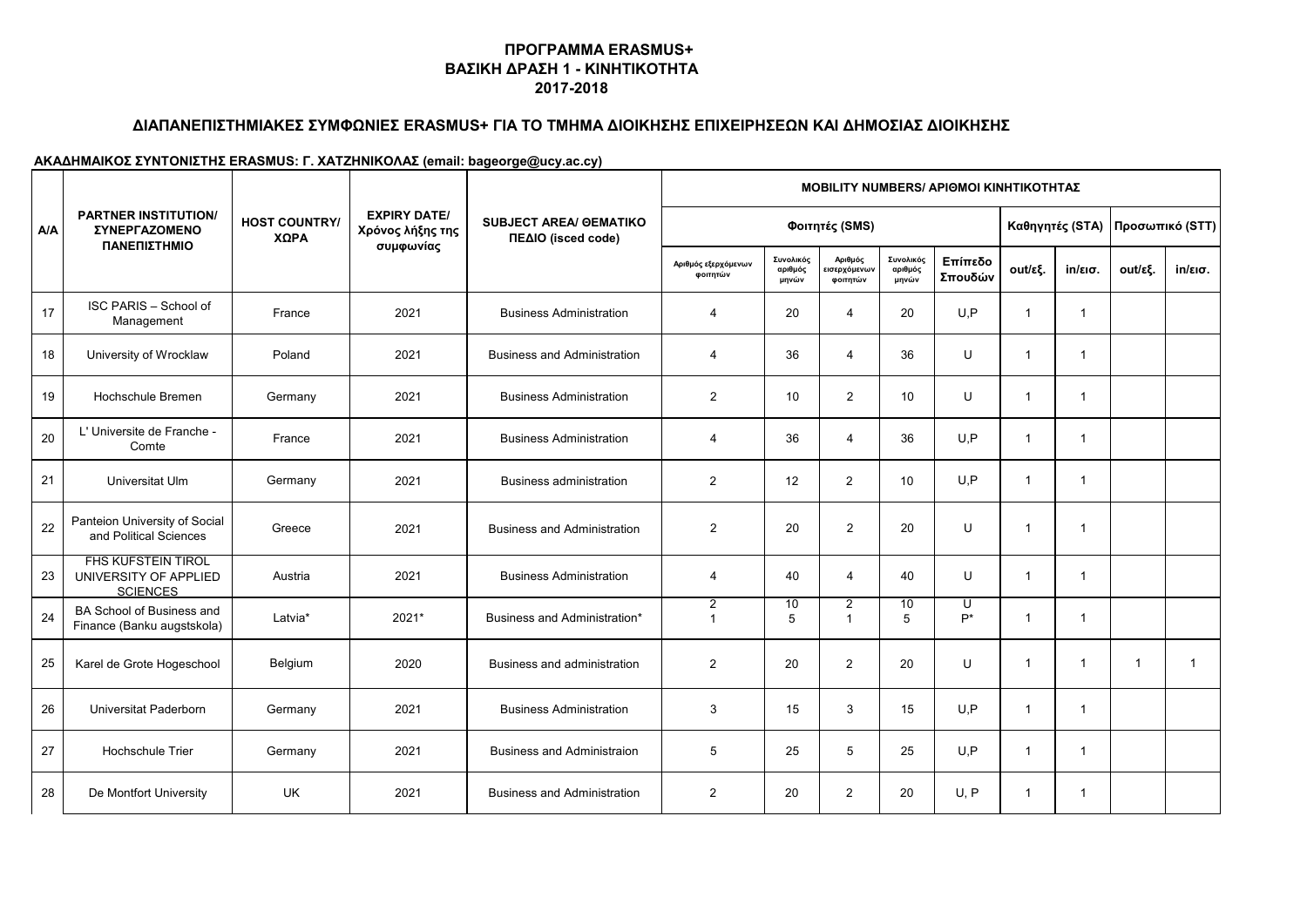## **ΔΙΑΠΑΝΕΠΙΣΤΗΜΙΑΚΕΣ ΣΥΜΦΩΝΙΕΣ ERASMUS+ ΓΙΑ ΤΟ ΤΜΗΜΑ ΔΙΟΙΚΗΣΗΣ ΕΠΙΧΕΙΡΗΣΕΩΝ ΚΑΙ ΔΗΜΟΣΙΑΣ ΔΙΟΙΚΗΣΗΣ**

|            | <b>PARTNER INSTITUTION/</b><br><b><i>ΣΥΝΕΡΓΑΖΟΜΕΝΟ</i></b><br>ΠΑΝΕΠΙΣΤΗΜΙΟ | <b>HOST COUNTRY/</b><br>ΧΩΡΑ | <b>EXPIRY DATE/</b><br>Χρόνος λήξης της<br>συμφωνίας | <b>SUBJECT AREA/ OEMATIKO</b><br>ΠΕΔΙΟ (isced code) | <b>ΜΟΒΙLIΤΥ NUMBERS/ ΑΡΙΘΜΟΙ ΚΙΝΗΤΙΚΟΤΗΤΑΣ</b> |                               |                                     |                               |                    |                 |                   |                 |                   |  |
|------------|----------------------------------------------------------------------------|------------------------------|------------------------------------------------------|-----------------------------------------------------|------------------------------------------------|-------------------------------|-------------------------------------|-------------------------------|--------------------|-----------------|-------------------|-----------------|-------------------|--|
| <b>A/A</b> |                                                                            |                              |                                                      |                                                     | Φοιτητές (SMS)                                 |                               |                                     |                               |                    | Καθηγητές (STA) |                   | Προσωπικό (STT) |                   |  |
|            |                                                                            |                              |                                                      |                                                     | Αριθμός εξερχόμενων<br>φοιτητών                | Συνολικός<br>αριθμός<br>μηνών | Αριθμός<br>εισερχόμενων<br>φοιτητών | Συνολικός<br>αριθμός<br>μηνών | Επίπεδο<br>Σπουδών | out/εξ.         | $in/\epsilon$ ισ. | out/εξ.         | $in/\epsilon$ ισ. |  |
| 29         | Kajaani University of Applied<br>Sciences                                  | Finland                      | 2021                                                 | <b>Business and Administration</b>                  | 2                                              | 10                            | $\overline{2}$                      | 10                            | U                  | -1              | $\mathbf{1}$      |                 |                   |  |
| 30         | Universite du Luxembourg                                                   | Luxembourg                   | 2021                                                 | <b>Business and Administration</b>                  | $\overline{2}$                                 | 10                            | 2                                   | 10                            | U                  |                 |                   |                 |                   |  |
| 31         | University of Granada                                                      | Spain                        | 2020                                                 | <b>Business and Administration</b>                  | 4                                              | 20                            | $\overline{4}$                      | 20                            | U                  | $\overline{1}$  | $\mathbf{1}$      |                 |                   |  |
| 32         | Tallinn University of<br>Technology                                        | Estonia                      | 2021                                                 | <b>Business and Administraion</b>                   | 4                                              | 40                            | $\overline{4}$                      | 40                            | U.P                | -1              | $\mathbf{1}$      |                 |                   |  |
| 33         | Hochschule Kaiserslautern                                                  | Germany                      | 2021                                                 | <b>Business and Administraion</b>                   | 3                                              | 30                            | 3                                   | 30                            | U                  | $\overline{1}$  | $\mathbf{1}$      |                 |                   |  |
|            | 34 Universita Degli Studi di Siena                                         | Italy                        | 2021                                                 | <b>Business and Administraion</b>                   | $\overline{2}$                                 | 10                            | $\overline{2}$                      | 10                            | U, P               | $\overline{1}$  | $\mathbf{1}$      |                 |                   |  |
| 35         | Universidade Nova de Lisboa                                                | Portugal                     | 2021                                                 | Management and Administartion                       | $\overline{2}$                                 | 12                            | $\overline{2}$                      | 12                            | U                  |                 |                   |                 |                   |  |
| 36         | University of Cergy-Pontoise                                               | France                       | 2021                                                 | <b>Business and Administration</b>                  | $\overline{2}$                                 | 20                            | $\overline{2}$                      | 20                            | U.P                | $\overline{1}$  | $\mathbf{1}$      |                 |                   |  |
| 37         | University of Kozminski                                                    | Poland                       | 2021                                                 | <b>Business and Administration</b>                  | $\overline{2}$                                 | 10                            | $\overline{2}$                      | 10                            | U, P               | $\overline{1}$  | $\mathbf{1}$      |                 |                   |  |
| 38         | Universidad de Cantabria                                                   | Spain                        | 2021                                                 | <b>Business and Administration</b>                  | $\overline{2}$                                 | 20                            | $\overline{2}$                      | 20                            | U, P               | $\overline{1}$  | $\mathbf{1}$      |                 |                   |  |
| 39         | Universitat Autonoma de<br>Barcelona                                       | Spain                        | 2021                                                 | <b>Business and Administration</b>                  | -1                                             | 5                             |                                     | 5                             | U                  |                 |                   |                 |                   |  |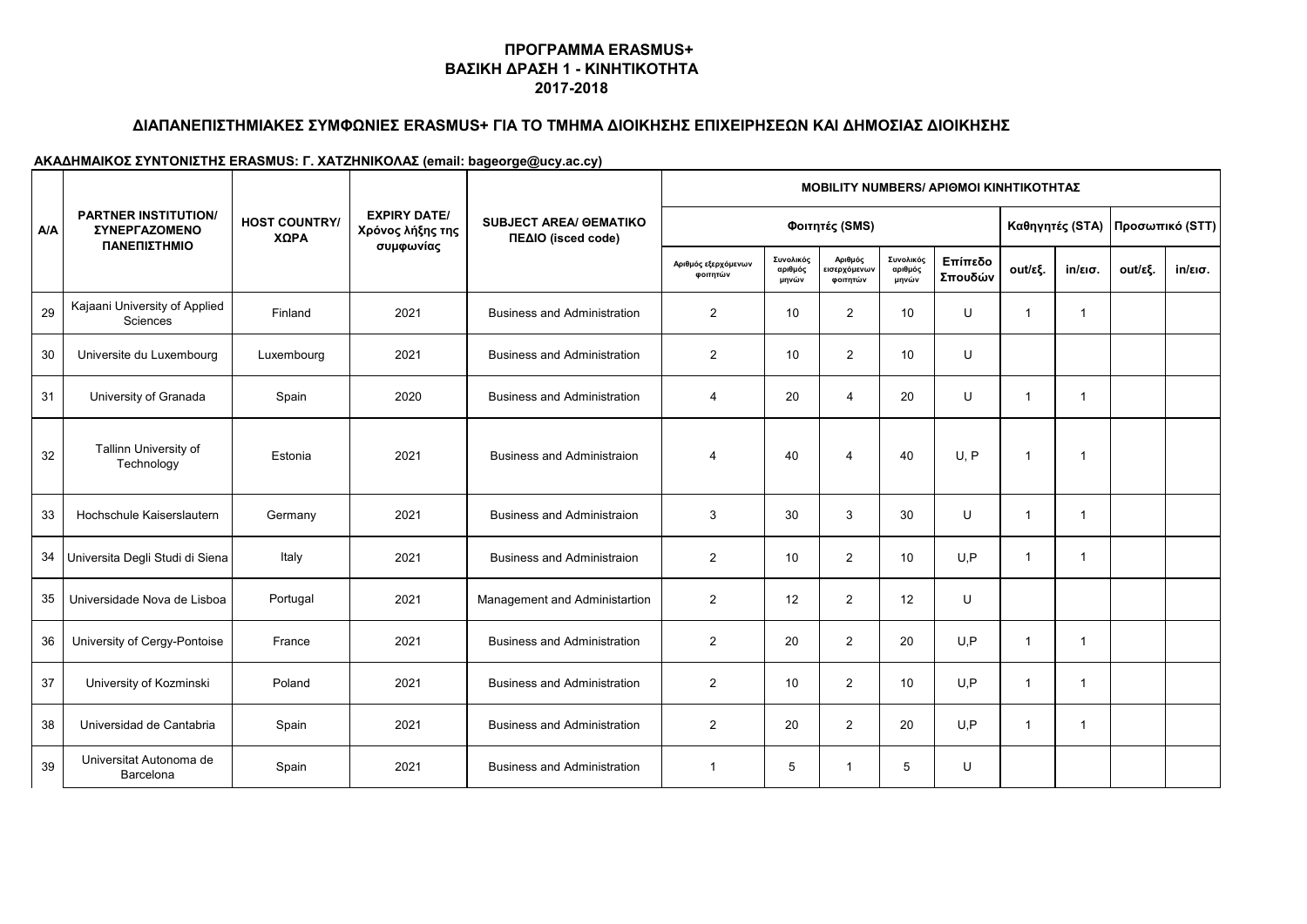# **ΔΙΑΠΑΝΕΠΙΣΤΗΜΙΑΚΕΣ ΣΥΜΦΩΝΙΕΣ ERASMUS+ ΓΙΑ ΤΟ ΤΜΗΜΑ ΔΙΟΙΚΗΣΗΣ ΕΠΙΧΕΙΡΗΣΕΩΝ ΚΑΙ ΔΗΜΟΣΙΑΣ ΔΙΟΙΚΗΣΗΣ**

|     | <b>PARTNER INSTITUTION/</b><br><b><i>ΣΥΝΕΡΓΑΖΟΜΕΝΟ</i></b><br>ΠΑΝΕΠΙΣΤΗΜΙΟ |                              |                                                      | <b>SUBJECT AREA/ OEMATIKO</b><br>ΠΕΔΙΟ (isced code) | <b>MOBILITY NUMBERS/ APIOMOI KINHTIKOTHTAZ</b> |                               |                                     |                               |                    |                |                   |                                   |                   |  |
|-----|----------------------------------------------------------------------------|------------------------------|------------------------------------------------------|-----------------------------------------------------|------------------------------------------------|-------------------------------|-------------------------------------|-------------------------------|--------------------|----------------|-------------------|-----------------------------------|-------------------|--|
| A/A |                                                                            | <b>HOST COUNTRY/</b><br>ΧΩΡΑ | <b>EXPIRY DATE/</b><br>Χρόνος λήξης της<br>συμφωνίας |                                                     | Φοιτητές (SMS)                                 |                               |                                     |                               |                    |                |                   | Καθηγητές (STA)   Προσωπικό (STT) |                   |  |
|     |                                                                            |                              |                                                      |                                                     | Αριθμός εξερχόμενων<br>φοιτητών                | Συνολικός<br>αριθμός<br>μηνών | Αριθμός<br>εισερχόμενων<br>φοιτητών | Συνολικός<br>αριθμός<br>μηνών | Επίπεδο<br>Σπουδών | out/εξ.        | $in/\epsilon$ ισ. | out/εξ.                           | $in/\epsilon$ ισ. |  |
| 40  | University of Almeria                                                      | Spain                        | 2021                                                 | <b>Business and Administration</b>                  | $\overline{4}$                                 | 40                            | $\overline{4}$                      | 40                            | U                  | -1             | $\mathbf 1$       |                                   |                   |  |
| 41  | Escola Superior de<br>Tecnologias de Fafe                                  | Portugal                     | 2021                                                 | <b>Business and Administration</b>                  | $\overline{c}$<br>2                            | 20<br>20                      | $\overline{2}$<br>2                 | 20<br>20                      | U<br>P             | -1             | -1                |                                   |                   |  |
| 42  | University of Liechtenstein                                                | Liechtenstein                | 2021                                                 | <b>Business and Administration</b>                  | $\overline{2}$                                 | 10                            | 2                                   | 10                            | P                  | $\mathbf 1$    | -1                |                                   |                   |  |
| 43  | Universität Witten-Herdecke                                                | Germany                      | 2021                                                 | Management and Administration                       | $\overline{2}$                                 | 10                            | $\overline{2}$                      | 10                            | U.P                | -1             | $\mathbf 1$       |                                   |                   |  |
| 44  | University of Vaasa                                                        | Finland                      | 2021                                                 | <b>Business and Administration</b>                  | $\overline{2}$                                 | 20                            | $\overline{2}$                      | 20                            | U.P                | -1             | -1                |                                   |                   |  |
|     | 45   IÉSEG School of Management                                            | France                       | 2021                                                 | <b>Business and Administration</b>                  | $\overline{4}$                                 | 24                            | $\overline{4}$                      | 24                            | P                  | $\overline{1}$ | $\mathbf 1$       |                                   |                   |  |
| 47  | Jagiellonian University                                                    | Poland                       | 2021                                                 | <b>Business and Administration</b>                  | 4                                              | 20                            | $\overline{4}$                      | 20                            | U, P               | -1             | -1                |                                   |                   |  |
|     |                                                                            |                              |                                                      | <b>Business and Administration</b>                  | 2                                              | 10                            | $\overline{2}$                      | 10                            | P                  |                |                   |                                   |                   |  |
| 59  | Universite de Toulon                                                       | France                       | 2020                                                 | Accounting and taxation                             | 2                                              | 10                            | $\overline{2}$                      | 10                            | P                  |                |                   |                                   |                   |  |